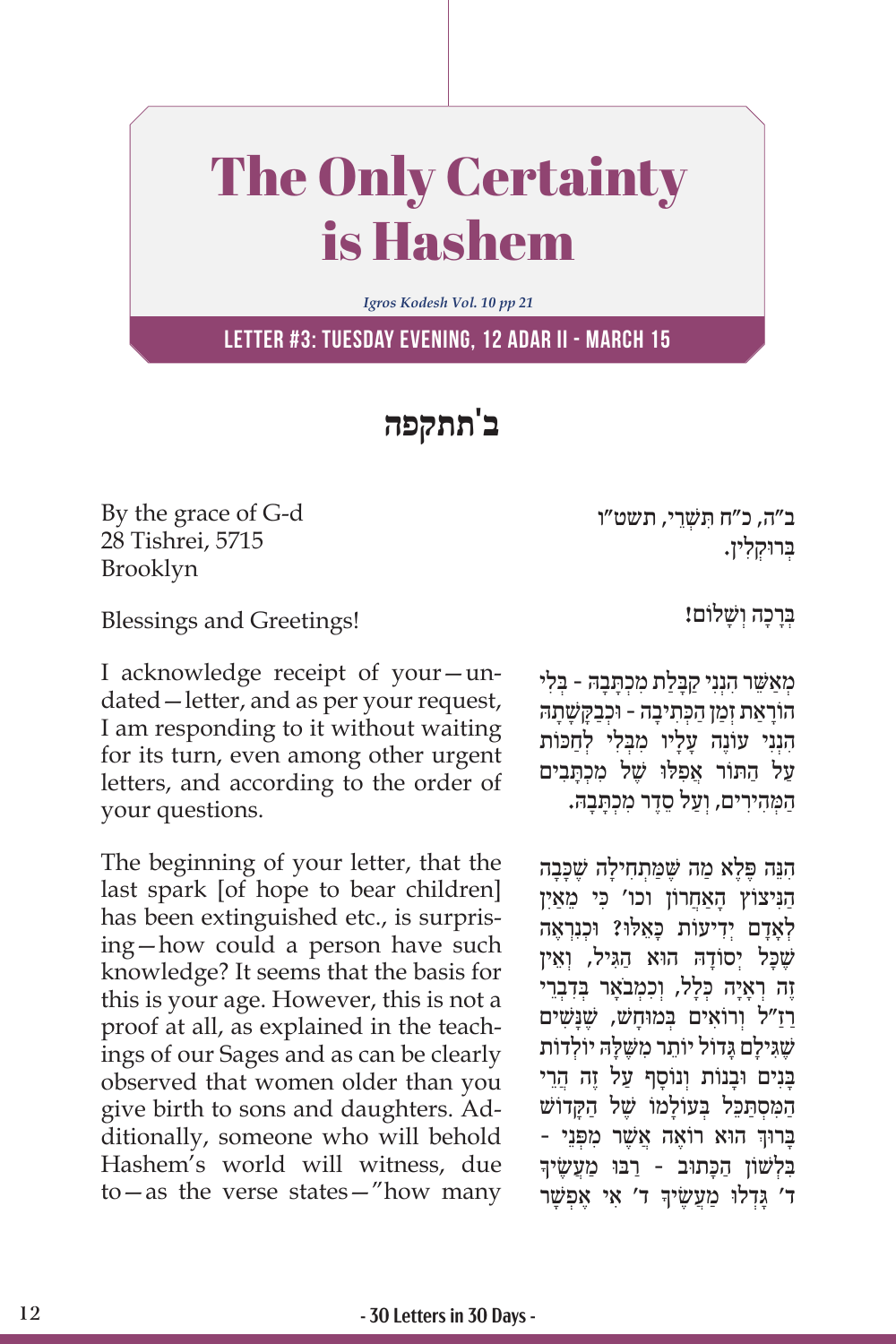are Hashem's creations and how great are Hashem's creations," that it is impossible for a person to grasp and understand everything, not even a sizable portion of them and not even the majority of things located within a person's immediate vicinity, relevant to their individual life. Therefore, people are split between experts in different fields and a person is only able to express a definite opinion regarding their field and regarding other matters, they rely on the experts in that field.

In application to your circumstances, the Torah considers the opinions of doctors, various decisions of *Shulchan Aruch* are dependent on their opinions, and the conduct of every single person in application to actual deed should be based on doctor's instructions. However, one must simultaneously know with certainty in their heart that Hashem is the Healer of all flesh and He runs His world in the basic sense, meaning the routine life of everyone, especially in regards to essential matters.

It seemed that [the opinion expressed] in your letter was not associated with the opinion of a specialist, but even if that were the case, the instances when doctors made mistakes in this matter are innumerable. The matter is only dependent on the trust of the person and their connection with the Creator of the world. ([This is] through day-

ַלְאָדָם אֶחָד לְהַקִיף וּלְהַשִּׂיג אֶת ַכּל הענינים, וְגם לֹא אַפְלוּ חֱלֵק ַחשׁוּב מהם וגם לֹא אפלוּ רבּם שֵׁל הַעָנְיַנִים הַנִּמְצַאִים בִּהֵד' אַמוֹת שֶׁלוֹ וְנוֹגֵעַ לְחַיָּיו הַפְּרָטִים וְלָכֵן נִפְרְדוּ בִּנֵי אָדָם לְמִמְחִים בְּמִקְצוֹעוֹת שׁוֹנִים, וְאֵין הָאֲדָם הַיָּשָׁר מְחַוֶּה דַעַת בְּהֶחְלֵט אֶלָּא<br>במקצוע שלו ובהאחרים סומד בְּמִקְצוֹעַ שֵׁלוֹ וּבְהָאֲחֶרִים סוֹמֶךְ ַע ַל ה ֻּמ ְמֶח ְּה בֶזה.

ּוּבְהַנּוֹגֵעַ לְנְדּוֹן דְידַן, הֲרֵי אַף שֶׁהַתּוֹרָה מִתְחַשֵּׁבֶת עִם חַוּוֹת דִּעַת רוֹפְאים וּבְחוּוֹת דִעָתם ַתֲלוּי פְּסַקִים מְיִחַדִים אֲשֶׁר ֧֧֧֦֧֢ׅ֖֖֖֖֧֚֚֚֚֚֝֝֬<u>֚</u> בְּשֶׁלְחָן עָרוּךְ, וּמֵהַנְהָגָתוֹ שֶׁל ַכָּל אֶחֲד וְאַחָת הוֹא לַעֲשׂוֹת ַכּהוֹראת הרוֹפאים בַּהּנּוֹגע לְמַעֲשָׂה בְּפ<sup>ֹ</sup>עַל מַמָּשׁ, אֲבַל בִּיַחַד ַעם זָה לדעת בּרוּר בּלְבבוֹ אַשֶׁר ֧֧֖֖֖֖֖֖֖֧֚֚֚֚֚֚֚֚֝֝֬<u>֓</u> הַשֵּׁם יִתְבָּרֵךְ הוּא הָרוֹפֵא כָּל ַבְּשׂר והוּא המנהיג את עוֹלמוֹ כּפּשׁוּטוֹ היינוּ בחיי היוֹם יוֹמים של כל אַחַד וְאַחָת וּבְפְרַט ּו ִב ְפָרֵטי פְּ ָרִט ְ ים וַע ַ ל אַח ַת כּ ָּמה וְכַמָּה בְּעָנְיָנִים עָקָרִים.

כִּנְרְאֵה מִכְּתַבָהּ לֹא הַיַּה בַּעָנְיַן הנּ״ל חוּוֹת דִעת רוֹפֵא ממחה, ְאֲבָל בְּאִם גֵּם הָיַה מִקְרֶה כְּזֶה ֵאֶצ ִ ל מי שֶׁ ּהו ֲ א הֵר ַ י ה ִּמ ְקִרים שֵׁטוֹעִים הַרוֹפְאִים בְּכְגוֹן דָּא רבו מלספור, ואֵין הדבר תלוי אֶלָּא בְּחֹזֶק בִּטְחוֹנוֹ שֶׁל הָאָדָם וּבְהָתְקַשְׁרוּתוֹ עָם בּוֹרֵא הַעוֹלַם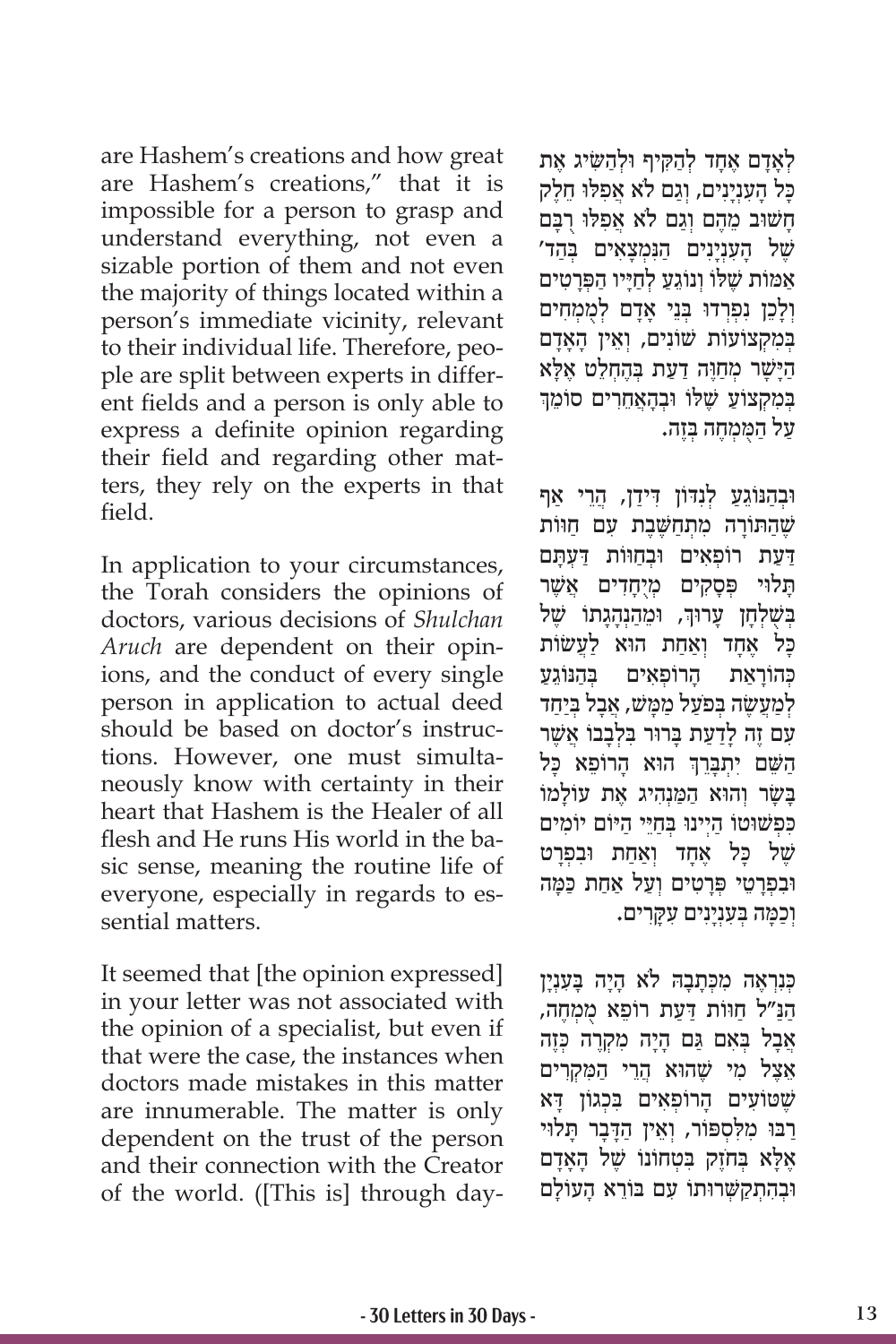to-day conduct with *bitachon* which naturally results in happiness, as well as having joy in your ability to affect your surroundings which is an indescribable opportunity. As the famous saying of the Baal Shem Tov, the soul descends below to this world for 70 or 80 years in order to do one favor for a Jew, whether physically or spiritually. Who understood the great descent of the soul, from tremendous heights to a deep pit through the journey of the soul to this world like the Baal Shem Tov? Yet, he said this statement, imparting it to the following generations of the ever increasing and strengthening exile. [This applies] especially when discussing a young woman who did not yet fully utilize her abilities to affect her surroundings to awaken the good within their souls and to strengthen themselves with good, the only good, which is Torah and *Mitzvos*. Not necessarily should this be on Shabbos, holidays, or exceptional occasions, but specifically and precisely in day-to-day life which people mistake to be dull days. In truth, the lengthy explanation is unnecessary to explain a simple point: It is sufficient to just think how every single Jew, the descendant of Avrohom, Yitzchak, and Yaakov, is a part of what connects Creator with creation [bringing Hashem into the world] through the very life they live, especially through the activities discussed above, and [by thinking] about how this connection is the pur-

ַ יְדֵי אֹרַח חַיִּים יוֹם יוֹם) ָבִנטחוֹן שַׁבַמילא גּוֹרם לשׂמחה, וְגֵם שִׂמְחַת הַיְכוֹלֵת לְפְעוֹל דְּבַר מָה בִּשְׁבִיל הַסְּבִיבָה אֲשֶׁר גֹּדֶל הזכות בַּזָה אֵין לְשַׁעֲר, וּכִידוּע פּתִגם הבעל שֵׁם טוֹב, אשֵׁר נְשָׁמַה יוֹרֲדֶת לְמַטָּה לַעוֹלַם ֿהֶזָה לְמֶשֶׁךְ שֶׁל 70/80 שָׁנָה בִּשָׁבִיל לַעֲשׂוֹת טוֹבַה פַּעַם ְאַחַת לִישָׂרַאֵל בְּגַשְׁמִיּוּת אוֹ ַ בּרוּחניּוּת, וּמי כּמוֹהוּ כּהבּעל שֵׁם טוֹב שֶׁהֶבְין גֹּדֶל הַיִרִידַה שֵׁל הַנִּשָׁמָה מֵאִיגִרַא רַמַה לְבֵירַא ַעֲמִיקְתַּא בְּבִיאַת וָשַׁמַה לַעוֹלַם ַהֶּז ּה ו ְבָכ ֶל ז ָ ה אַמ ַ ר כּ ַנּ ּ "ל וָמַסר זֶה לְדוֹרוֹתַיו <u>אַחֲר</u>יו דּוֹרֵי בְּנֵי ְהַגָּלוּת הַהוֹלֵךְ וְגוֹבֵר, וּבִפְרָט כִּשֶׁהַמְדְבָּר הוּא בִּאְשָׁה צִעָירַה ְאֲשֶׁר עֲדַיִן לֹא נִצְלַה כֹּחוֹתֵיהַ במלוּאם בהשפּעה על סביבתה ַלְעוֹרֵר בַּהֶם אֵת הַטּוֹב שֵׁבְּנַפְּשָׁם ּוּלְחַזְּקוֹ בְּטוֹב וְאֵין טוֹב אֶלָּא תּוֹרָה וּמְצְוָה, וְלַאו דַּוְקַא בִּימֵי הַשַּׁבָּת וְיָמִים נוֹרָאִים וּבְמִקְרִים יוֹצְאִים מִן הַכְּלָל אֶלָּא בְּדַוְקָא וּבדיּוּק בַחיּי היּוֹם יוֹמים אשׁר ישׁ טוֹעים לאמֹר שהם ימים אַפוּרִים), וּבֶאֱמֶת אֵין נְצְרְכַה ַכָּל הַסְבַּרָה וַאֲרִיכוּת לְבַאֵר נִקְדָה פִּשׁוּטַה כָּזוֹ וּמַסְפִּיקַה ַרַק מַחֲשָׁבָה אַחָת אֲשֶׁר כָּל ֶאָח ְד וַאַח ִת מ ְּבֵנ ִ י י ְשָׂרֵאל, שֶׁ ֵהם מִבְּנֵי אַבְרָהָם יְצָחַק וְיַעֲקֹב הֲרֵי ּהו ֵא חֶל ֵ ק מַה ְמַחֵּב ֶר א ַת ה ּב ֵוֹ רא ּיְנִהְבְרִיאָה עַל יְדֵי חַיָּיו כְּמוֹ שֶׁהֵם, וּבִפְרַט עַל יִדֵי פִּעָלּוֹת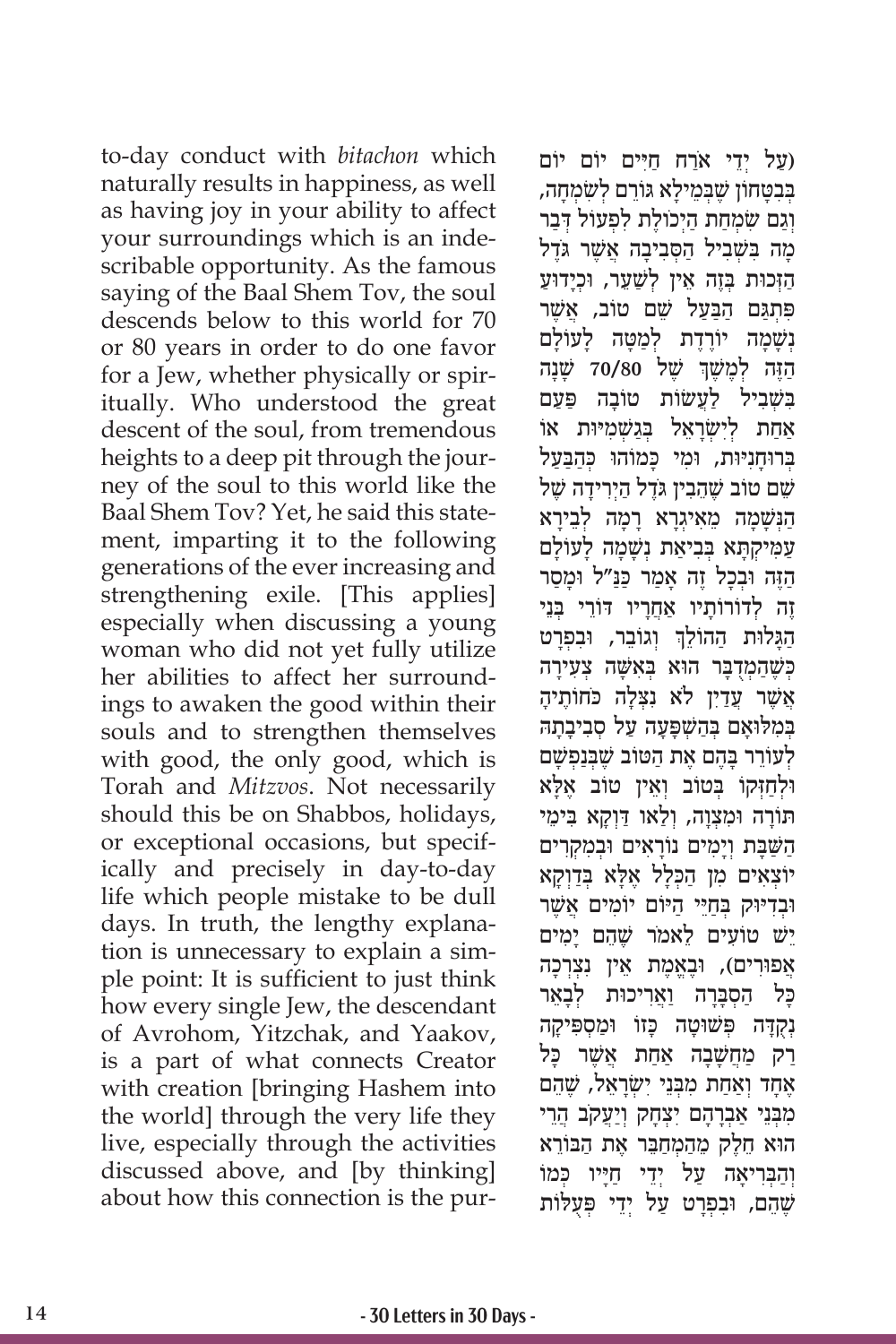pose of the entire creation.

It is surely unnecessary to add that my intention with all of the above is not to G-d forbid diminish the matter of bearing children; I only intend to demonstrate the absolute truth that depression is completely unjustified and how much more so, the expressions of hopelessness that you wrote. It is indeed the exact opposite.

In regards to your questions, firstly about moving and secondly and most importantly about adopting a child, they depend on the effect that these [changes] will have on you and on your husband, *sheyichye*. If this will increase your happiness and strengthen your trust in Hashem that He will fulfill all of your requests in a good way with healthy children, it is definitely appropriate. I am under the impression that I already wrote to you in my letter based on a *Sicha*  of my esteemed father-in-law, the Rebbe, that although it is integral for a person to undertake self-introspection, it is also important for this to be done only at certain times, for if not, the downsides outweigh the benefits. Stop your daily and even weekly self-introspection; it would be better to utilize your abilities for positive activities to influence your surroundings. [Then] Hashem repay you measure for measure, many times over.

ַהַנּ״ל וְחִבּוּר זֵה הוּא תַּכְלִית כָּל הַבְּרִיאָה כָלָה.

**ִבְּוַדָּאי לְמוֹתַר לְהוֹסִיף אֲשֶׁר** אֵין כַּוַּנַתִי בִּכָל הַנַּ״ל לִמַעֵט חַס וְשׁלוֹם הענִין דְּבֵן וּבת וְאֵיני בּא ּל ְא לַהְר ַ אוֹ ת ע ָל הֱאֶמ ַת ה ֻּמ ְחָלט, ֶאָ שֶׁאֵין כָּל מַקוֹם לְעַצְבוּת וְעַל ַאחת כּמה וכמה לבטוי שכותבת ַלִּיְאוּשׁ אַדְּרַבָּה וְאַדְרַבָּה.

ַבַּהְנּוֹגַע לשׁאלתה אוֹדוֹת תַחליפי ָהִדִּירָה וְהֹשֵׁנִית וְהַעַקְרִית לַקְחִת ְיֶלֶד לְתוֹךְ בֵּיתָם לְחַנְּכוֹ, הֲרֵי זֶה ָּת ּלו ְּ י בַהשׁ ְ פָּ ָעה שֶׁ ּיִ ְהֶי ְה לֶז ָה עֶל ָיה וְעַל בַּעָלַה שֶׁיִּחְיָה וְאִם עַל יְדֵי ֶז ִה י ּת ֵוֹ ס ִ ף שׂ ְמָח ְה ו ִת ְתַחֵּז ִק מַּדת ׇׅ֖֖֖֖֖֖֖֖֖֖֖֖ׅ֖ׅ֖֪ׅ֪ׅ֪֪֪ׅ֧֪ׅ֪֪֪ׅ֪֪֪֪֪ׅ֪֪֪ׅ֚֚֚֚֚֚֚֚֚֚֚֚֚֚֚֓֝֬֝֓֓֓֓֞֬֝֓֞֬֝֓֓֝֬֓֓֞֬֓֓֓֬ בִּטְחוֹנָהּ בְּהַשֵּׁם יִתְבָּרֵךְ אֲשֶׁר יְמַלֵּא מִשְׁאֲלוֹתָם לְטוֹבָה בְּזַרְעָא הַיָּא וְקַיָּמָא, בְּוַדַּאי נָכוֹן הַדָּבָר וְכִמְדָמֵה שֵׁכִּבָר כַּתַבְתִּי לָהֶם פּעַם בְּמִכְתָּבִי מְיֻסָּד עַל אַחַת ַה ִשּ ׂיחוֹ ת שֶׁ ְ ל כּ ְ בוֹ ד קֻדשַּׁ ִ ת מוֹ רי וְחָמִי אַדְמוּ"ר אֲשֶׁר אַף שֶׁמְּכְרַח שֶׁהָאִדם יִעֲשָׂה חַשָּׁבּוֹן בַּנפִשׁוֹ בְּכָל זֶה מְכְרַח גַּם כֵּן שֵׁלֹּא יְהָיֵה ּל ִּא בְזַמִנּ ְ ים מֻיָחִד ִ ים כּ ְּ י בַלאו ֶז ֶה אָ ָהָכִי מְרָבֶּה הָהֶפְסֶד עַל הַשַּׂכָר, וְכַלֵּךְ מֵעֲשָׂיַת חֶשְׁבּוֹן הַנֶּפֶשׁ ֧֧֧֦֧֢ׅ֖֧֧֚֝֝֬֓֓֓֓֓֓֓֓<u>֓</u> בְּכָל יוֹם אוֹ אַפְלוּ פַּעַם בִּשָּׁבוּעַ, וּמוּטב אַשֵׁר תשַׁקיע כּשַׁרוֹנוֹתֵיה בְּפִעָלוֹת טוֹבוֹת בְּהַשְׁפַּעָה עַל ׇׅ֧֖֧֖֧֧֧֧֧֧֧֧֧ׅ֧֧֧֧֧֧֧֧֧֧ׅ֧֧֧֧֚֚֓֝֬֓֝֬֓֓֓֝֬֓֓֬֓֓֓֓֬֓֓֬֓֓֬֓֓֝֬֓֓֬֓֓֬֓֓֬֓֓֬֝֬֓֓֬֬֓֓֬֓֓ ּ הוּא בְּרוּךְ הוּא מְשַׁלֵּם מִדָּה כְּנֶגֶד מִדָּה אֶלָּא שֶׁכַּמָּה פְּעַמְים כַּכַה.